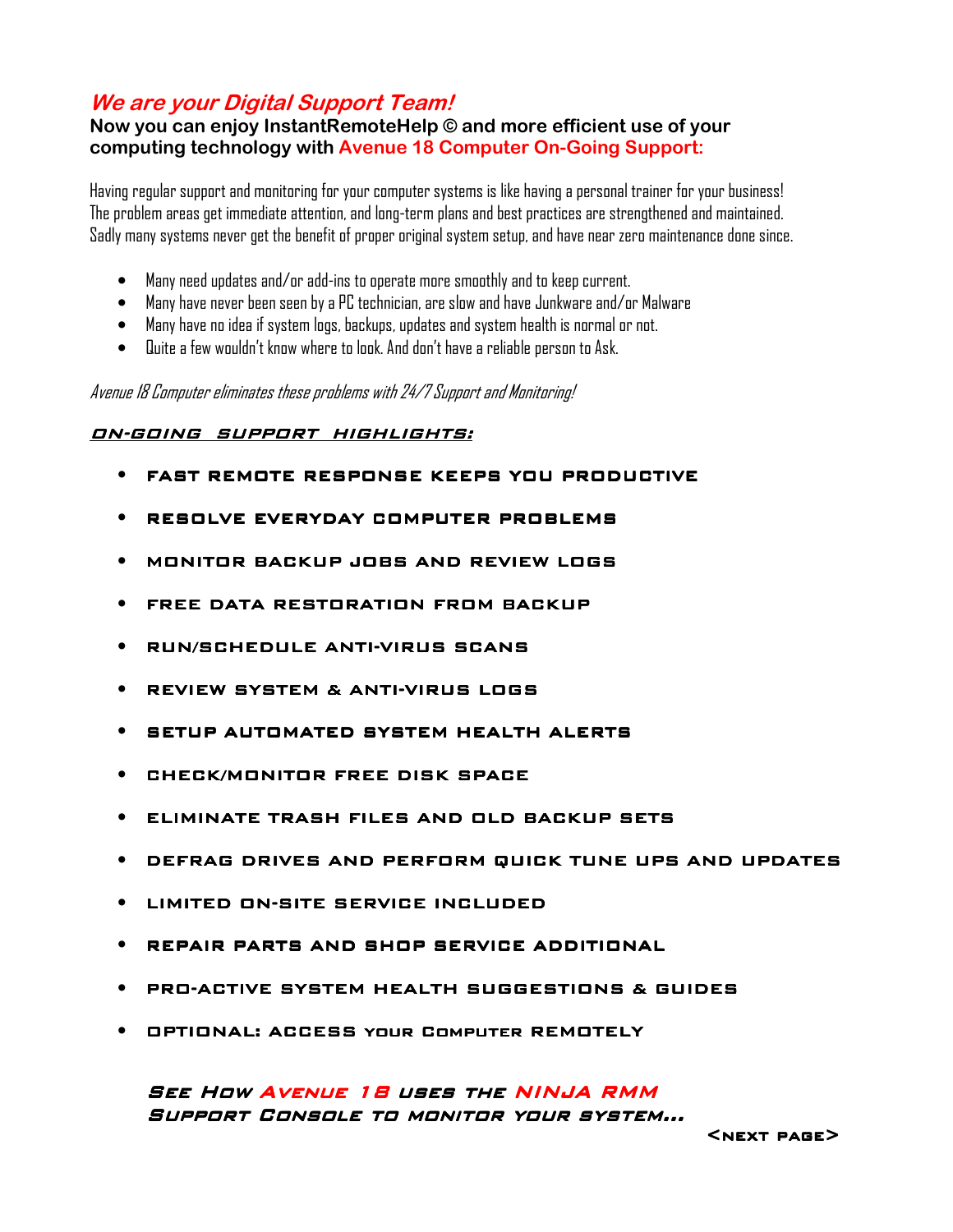

#### FIG 1 THIS SCREEN IS THE MAIN CONSOLE VIEW OF A TYPICAL PC. MAC AND LINUX COMPUTERS ARE SUPPORTED AS WELL. A CONCISE OVERVIEW PROVIDES SYSTEM AND DRIVE STATUS.

| Overview Details Settings Software OS Patches    |                        |                        |                                          |                       |                       |                                                         |                                      |  |
|--------------------------------------------------|------------------------|------------------------|------------------------------------------|-----------------------|-----------------------|---------------------------------------------------------|--------------------------------------|--|
| Processor                                        | Processor              |                        |                                          |                       |                       |                                                         |                                      |  |
| Memory<br>Disk Volume                            | <b>CPU</b> Utilization | 100%                   | Intel(R) Atom(TM) x5-Z8350 CPU @ 1.44GHz |                       |                       |                                                         |                                      |  |
| Network Adapters<br>Open Ports                   |                        |                        | Utilization<br>0%                        | Speed<br>$1.44$ GHz   | Max Speed<br>1.44 GHz | Processors:<br>Physical Cores:<br><b>Logical Cores:</b> | $\Delta$<br>4                        |  |
| Hardware & Misc                                  |                        |                        | Processes<br>81                          | <b>Threads</b><br>635 | Handles<br>21728      | External Speed:<br>L1 Cache:<br>L2 Cache:<br>L3 Cache:  | 80 MHz<br>224 KB<br>2.0 MB<br>0.0 MB |  |
| Windows Service<br>Antivirus                     | 01:20 PM               |                        | 02:19 PM                                 |                       |                       | Architecture:                                           | <b>x64</b>                           |  |
| Antivirus Scan Summary<br>Registered AV Software |                        |                        |                                          |                       |                       |                                                         |                                      |  |
| Backups                                          | <b>PID</b>             | Process                |                                          |                       | <b>Threads</b>        |                                                         | <b>CPU</b>                           |  |
|                                                  | 1652                   | NinjaRMMAgent.exe      |                                          | 129                   |                       |                                                         | 0.25 %                               |  |
|                                                  | 380                    | dwm.exe                |                                          | 10                    |                       |                                                         | 0%                                   |  |
|                                                  | 3576                   | TeamViewer_Service.exe |                                          | 21                    |                       |                                                         | 0 %                                  |  |
|                                                  | 1656                   | svchost.exe            |                                          |                       | 7                     |                                                         | 0%                                   |  |
|                                                  | 456                    | LogonULexe             |                                          | 15.                   |                       |                                                         | 0.96                                 |  |

FIG 1 THIS DETAILS SCREEN PROVIDES PROCESSOR DETAILS, USEFUL for tracking the age and power levels of your computer. Other DETAILED SCREENS JUST BELOW (NOT SHOWN) COVER EACH NETWORK ADAPTOR, MEMORY LOAD, HARD DRIVE FREE SPACE AND MANY OTHER SYSTEM ACTIVITY AND CAPACITY MEASUREMENTS.

IF NECESSARY, A FROZEN COMPUTER CAN BE REBOOTED, OR HAVE TEAMVIEWER REINSTALLED. IN THE PAST A TECH WOULD HAVE TO REMOTE LOGIN TO GET ALL THESE USEFUL TECHNICAL FEATURES, POTENTIALLY interrupting a user. Now we have the Info we need without the NEED TO DISTURB THE CLIENT AT ALL.